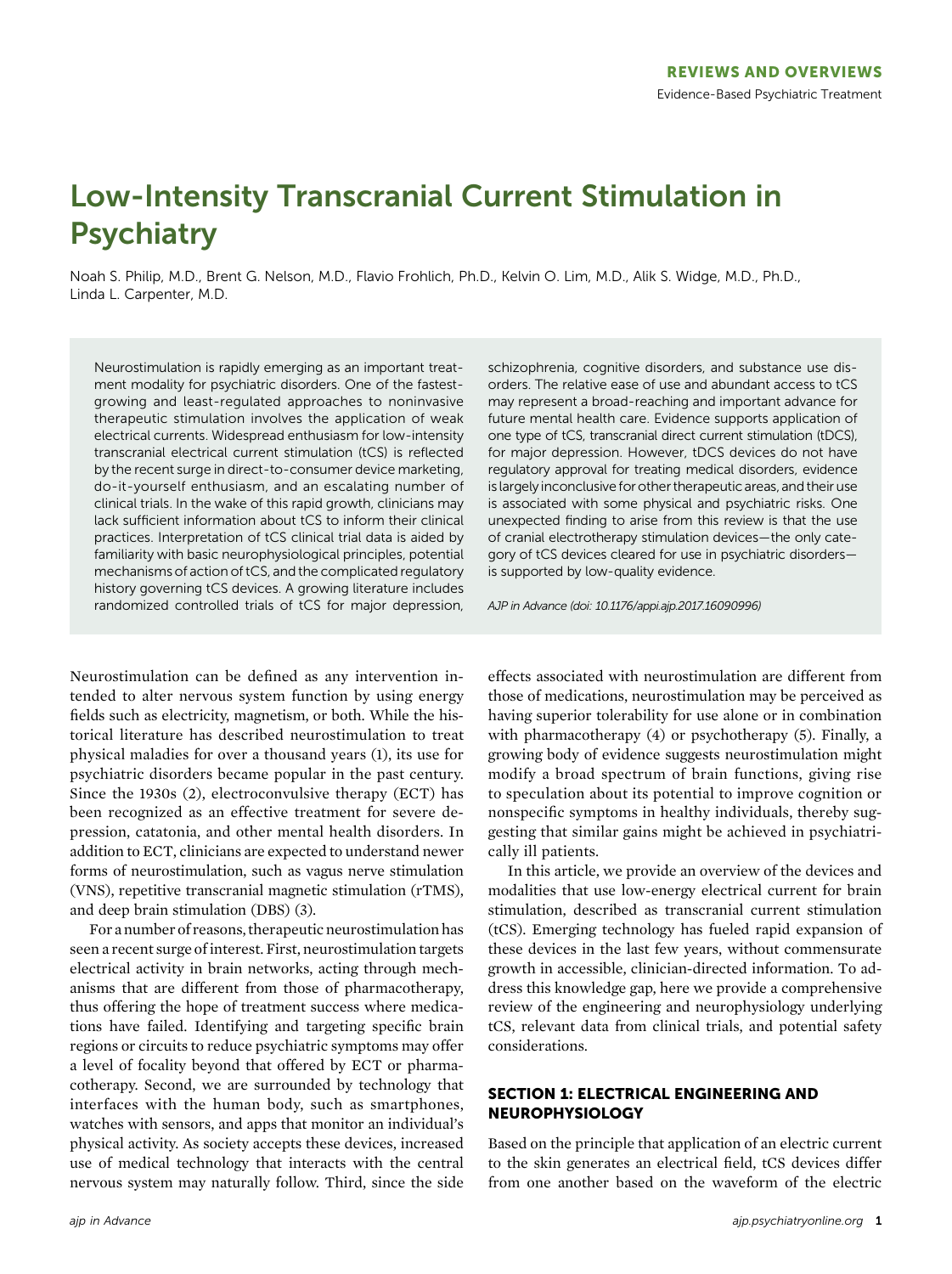current used. Perhaps the best-known type of tCS is transcranial direct current stimulation (tDCS), which delivers a constant, or "direct," waveform. Another type of tCS, called cranial electrical stimulation (CES), uses proprietary waveforms that may fluctuate over time. Other tCS approaches include use of sine waves, i.e., transcranial alternating current stimulation (tACS), or broadband noise, i.e., transcranial random noise stimulation (tRNS). Regardless of the waveform, the electrical resistance of the pathway through the patient's tissues determines how much voltage the device applies to achieve the level of current selected by the user.

Stimulation devices deliver a predefined amount of electric current (I), measured in milliamperes (mA). According to Ohm's law (V=IR), the amount of voltage (V) that is required to produce a specific current (I) depends on the resistance (R) between the two connectors on the device. Since the wires and electrodes have very low resistance, the main resistance in the system comes from the interface between the electrodes and the biological tissue located between the electrodes. Ohm's law dictates that a greater voltage will be needed to pass a current through tissue with higher resistance. During tCS, higher resistance (and hence higher voltage) can result in patient discomfort and may lead to skin burns under the electrodes (reviewed in Section 3) (6). Typical reasons for heightened resistance are poor electrode contact with skin or use of electrodes made from materials that do not conduct well. Devices that enforce a maximum upper limit of voltage mitigate this risk. Safe delivery of tCS requires low resistance for the duration of a stimulation session; this is achieved through steps taken to ensure 1) use of electrodes with good conductive properties, 2) good contact between electrodes and skin, and 3) integrity of connections between electrodes, lead wires, and the stimulator.

## Spatial Targeting: Electrode Montages

The spatial positioning of stimulation electrodes on the scalp can generate the misleading perception that only the brain underneath the electrodes, and no other area, is stimulated. This notion is mostly incorrect, since the human head exhibits heterogeneous electrical properties. For example, when the current is delivered through scalp electrodes, a large fraction of it is shunted away through the skin and does not penetrate the skull. Current may also travel through the orbits, foramen magnum, or cranial nerve foramina, as lowresistance interstitial fluid creates electrical shunts at these sites. Several tCS devices deliver stimulation through one or more electrodes placed on the ears, face, or elsewhere below the head and neck. It is possible that nonspecific cranial nerve stimulation plays animportant partin the effects of tCS. Once the electrical field reaches the brain, tCS has a certain strength and direction; both are relevant for modulating the activity of individual neurons or networks of neurons. Similar to antennae, neurons must be positioned so they are aligned with the direction of an oncoming electrical field if the field is to influence them.When this happens, a series of events leads to a change in the voltage across the neuron's membrane (7);





<sup>a</sup> Subthreshold membrane fluctuations are not sufficient to generate an action potential (left). However, if intrinsic fluctuations in a neuron's membrane voltage move it closer to its threshold, application of an inherently subthreshold input, such as low-intensity transcranial current stimulation (tCS), can trigger an action potential (right). Dashed line indicates threshold.

stronger electrical fields (i.e., those with greater amplitude) have greater effects on the neuronal membrane. Spatial targeting using computer simulations of the electrical field distribution, as a function of electrode number, size, and location, has been proposed (8) but lacks validation as an approach to guide clinical tCS. Moreover, given the distributed and complex deficits in neuronal networks associated with psychiatric disorders, identifying the correct target area(s) for therapeutic stimulation in a specific disorder or symptom remains an important challenge for the field.

## Neurophysiological Effects of tCS

The electrical fields used in tDCS are generally considered a subthreshold perturbation, meaning that tDCS, by itself, is not thought to cause neuronal depolarization (Figure 1). However, the net effect of tDCS does not occur in isolation. Communication between individual neurons and neuronal networks is nonlinear and complex, with a large number of inputs influencing the activity of any individual neuron. Therefore, even a small change in the membrane voltage may impact neuronal firing.

Variation in the direction of current flow also impacts neuronal firing (Figure 2). As described above, when current travels in one direction, the effect is to depolarize or enhance the chance of firing. However, current traveling in the opposite direction causes hyperpolarization of the membrane, making the neuron less likely to fire relative to its resting state. Unfortunately, this neurophysiological principle is associated with the unproven model wherein "anodal tDCS" excites brain activity in the region under that electrode and "cathodal tDCS" inhibits brain activity in the region beneath that electrode. While application of this simplistic, and likely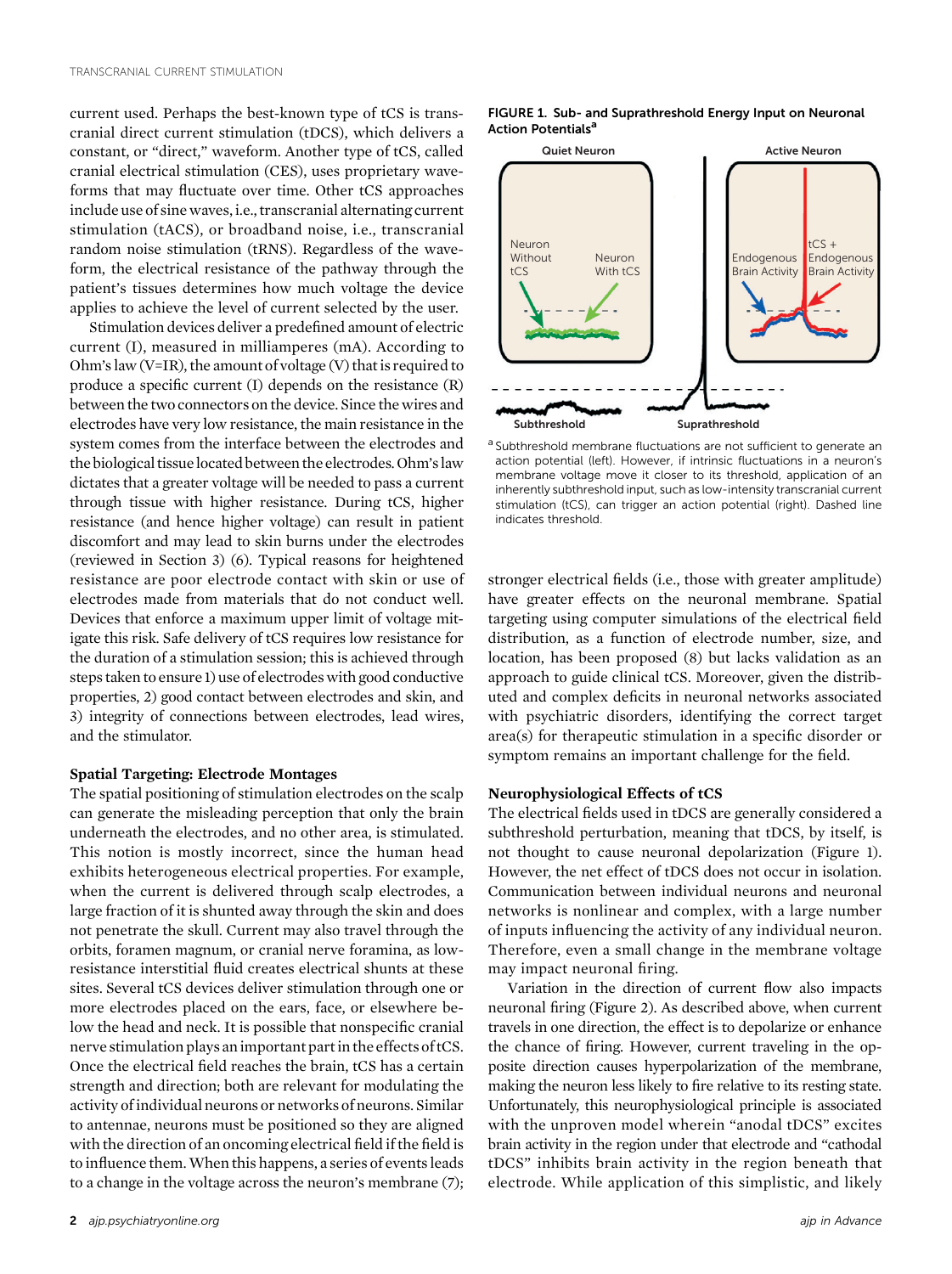#### FIGURE 2. Model of Anode Versus Cathode Stimulation<sup>a</sup>



<sup>a</sup> The schematic diagram represents effects of anode and cathode stimulation on neuron resting potentials. Placement of the anode over a brain region leads to a depolarization that increases the likelihood of neuronal firing in the cell body (left). In contrast, placement of the cathode leads to hyperpolarization, which decreases the likelihood of neuronal firing (right).

incorrect, model (9) has been used to support montages implemented in clinical trials (reviewed in Section 2), further research is needed to characterize the relationship between cellular physiology and clinical outcomes.

The potential therapeutic benefit of tCS arises because the neurophysiological effect of current applied during a single session is durable, to some extent, over time after the stimulation ceases. This phenomenon was demonstrated by a series of experiments wherein motor cortex neurons were stimulated with tDCS, and their excitability was measured after stimulation stopped (10). It is important to recognize that much of what we know about tDCS comes from studies of themotor cortex, andit remains unclearif the same principles apply to other brain regions, such as the prefrontal cortex. Furthermore, since neuronal organization may differ across the brain, it is possible that the same stimulation can result in varied effects when applied to different regions. Nevertheless, a number of experiments (e.g., 11–13) have now demonstrated enduring functional effects of tDCS on (nonmotor) cortical activity, persisting in the hour after stimulation ceases.

## SECTION 2: REVIEW OF PUBLISHED RANDOMIZED CONTROLLED TRIALS

To describe the current evidence base for therapeutic effects of tCS in psychiatry, we performed a focused review of published clinical trial data, extracted from PubMed, recent review articles (14–16), and meta-analyses (17, 18). Because of the known limitations of open-label pilot studies (19), we included only treatment-based, randomized, controlled trials. Where there were no clinical randomized controlled trials, we included key proof-of-concept studies to illustrate the status of the field. The literature search was performed on March 24, 2016, and updated on Nov. 21, 2016. Search terms included tDCS, CES, tACS, tRNS, and several emerging tCS approaches, such as external trigeminal nerve stimulation (eTNS) and transcutaneous vagus nerve stimulation

(tVNS). Each modality term was searched separately, with words spelled out and in abbreviated form, and searched in combination with each reviewed psychiatric disorder (major depressive disorder, bipolar disorder, schizophrenia, anxiety, obsessive-compulsive disorder, substance use, and dementia). Primary outcomes of the trials for major depression, schizophrenia, dementia/ cognitive disorders, and substance use disorders appear below. Details of administration, such as anatomical target, stimulation strength, and

stimulation duration, are included in the corresponding tables. Meta-analyses are also summarized below.

Consensus scores were generated to review the quality of the evidence base supporting tCS for several therapeutic areas by evaluating the scientific rigor of the published trials. We developed a list of 21 quality indicators (see the data supplement accompanying the online version of this article) based on the GRADE scoring guidelines (20), which reflect the elements required for a well-designed tDCS randomized controlled trial. These indicators incorporated standard elements of clinical trial design and those unique to studying clinical effects of tCS, such as standardization of the environment during stimulation. Furthermore, it was noted that while most pharmacotherapy randomized controlled trials use a double-blind design (i.e., patients and raters are blind to treatment assignment), tCS studies typically also need a blinded treatment administrator (i.e., triple-blind) to ensure that the nature of the investigational treatment remains concealed. In light of possible tCS interactions with psychotropic medications, we evaluated the extent to which investigators gathered and reported data on participants' concurrent medication use. A percentage score  $(0\% - 100\%$ , rounded to the nearest whole number) was calculated for each trial, based on the number of indicators present, with 100% reflecting the highest quality rating. Each report was independently reviewed and scored by at least two coauthors; group discussion took place to resolve discrepancies and achieve consensus scoring.

## Randomized Controlled Trials and Meta-Analyses of tCS for Major Depression

Efficacy studies for depression represent the largest group of available data for randomized controlled trials of tCS. tDCS is the dominant modality (Table 1), typically with the anode placed over the left dorsolateral prefrontal cortex (DLPFC). Some studies restricted enrollment to (unipolar) major depressive disorder, and others included participants with unipolar or bipolar major depressive episodes. Some of these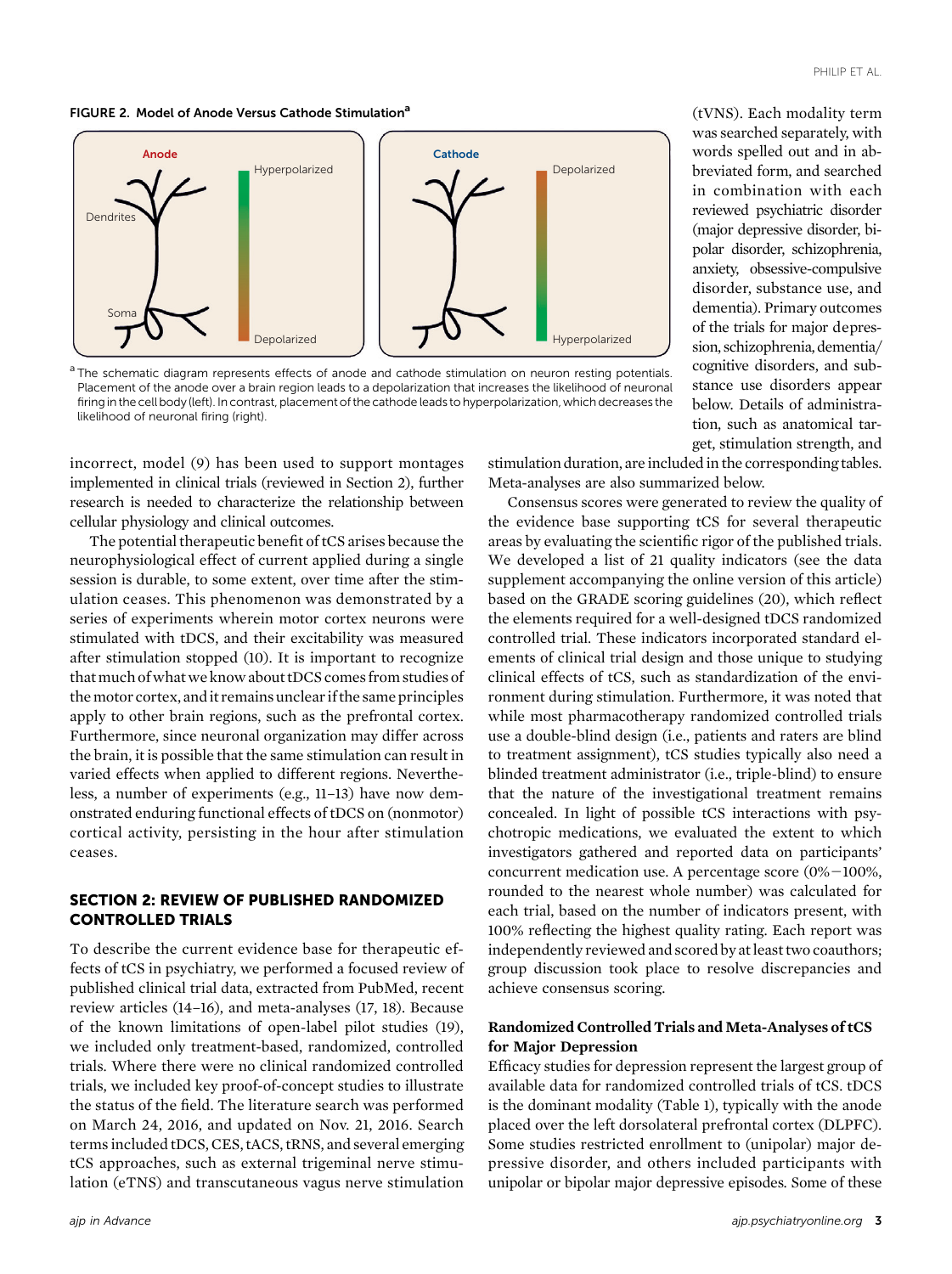| <b>Stimulation Type</b><br>and Study | N per Group                                                                 | Anatomical<br>Target(s) | Stimulation<br>Strength          | Session Duration and<br>Frequency (Total<br>Sessions)                             | Main Findings <sup>b</sup>                                                        | Quality<br>Score (%) <sup>c</sup> |
|--------------------------------------|-----------------------------------------------------------------------------|-------------------------|----------------------------------|-----------------------------------------------------------------------------------|-----------------------------------------------------------------------------------|-----------------------------------|
|                                      | Transcranial direct current stimulation (tDCS)                              |                         |                                  |                                                                                   |                                                                                   |                                   |
| Bennabi et al.,<br>2015 (21)         | Sham 12<br>Active 12<br>Total 24                                            | L DLPFC                 | 2 <sub>m</sub> A                 | 30 min twice/day for<br>5 days (10)                                               | No difference between<br>active and sham tDCS<br>in depression                    | 68                                |
| Blumberger et al.,<br>2012 (22)      | Sham 11<br>Active 13<br>Total 24                                            | L DLPFC                 | 2 <sub>m</sub> A                 | 20 min/day, 5 times/wk No difference in<br>for 3 wk (15)                          | depression remission<br>between active and<br>sham tDCS                           | 74                                |
| Boggio et al.,<br>2008 (23)          | Sham 10<br>Active<br>control 9<br>Active 21<br>Total 40                     | L DLPFC                 | 2 <sub>m</sub> A                 | 20 min/day, 5 times/wk Active stimulation<br>for 10 days (10)                     | reduced depressive<br>symptoms                                                    | 68                                |
| Brunoni et al.,<br>2013(4)           | PBO/sham 30<br>Sert/sham 30<br>PBO/active 30<br>Sert/active 30<br>Total 120 | L DLPFC                 | 2 <sub>m</sub> A                 | 30 min/day, 5 times<br>per wk for 2 wk,<br>then 2 sessions<br>every other wk (12) | Sert/active tDCS<br>superior to sert/sham,<br>PBO/active, and PBO/<br>sham groups | 89                                |
| Brunoni et al.,<br>2014 (24)         | Therapy/sham 17<br>Therapy/active 20<br>Total 37                            | L DLPFC                 | 2 <sub>m</sub> A                 | 30 min/day for<br>10 days (10)                                                    | No difference between<br>active and sham tDCS<br>in depression                    | 79                                |
| Fregni et al.,<br>2006 (25)          | Sham 5<br>Active 5<br>Total 10                                              | L DLPFC                 | 1 <sub>mA</sub>                  | 20 min/day for<br>5 alternate days (5)                                            | Active tDCS reduced<br>depressive symptoms                                        | 32                                |
| Loo et al<br>2010 (26)               | Sham 20<br>Active 20<br>Total 40                                            | L DLPFC                 | 1 mA                             | 20 min/day, 3 times<br>per wk (M/W/F) for<br>5 sessions (5)                       | No difference between<br>active and sham tDCS<br>in depression                    | 79                                |
| Loo et al.,<br>2012 (27)             | Sham 31<br>Active 33<br>Total 64                                            | L DLPFC                 | 2 <sub>m</sub> A                 | 20 min/day, 5 days<br>per wk for 3 wk (15)                                        | Active tDCS reduced<br>depressive symptoms                                        | 89                                |
| Palm et al.,<br>2012 (28)            | Sham 11<br>Active 11<br>Total 22                                            | L DLPFC                 | $1-2$ mA                         | 20 min/day, 5 days<br>per wk for 4 wk (20)                                        | No difference between<br>active and sham tDCS<br>in depression                    | 74                                |
| Segrave et al.,<br>2014 (5)          | Therapy/active 9<br>Therapy/sham 9<br>Sham therapy/active 9<br>Total 27     | L DLPFC                 | 2 <sub>m</sub> A                 | 24 min/day for<br>5 sessions (5)                                                  | Active tDCS reduced<br>depressive symptoms                                        | 68                                |
| Vanderhasselt<br>et al., 2015 (29)   | Sham 14<br>Active 19<br>Total 33                                            | L DLPFC                 | 2 <sub>m</sub> A                 | 30 min/day for<br>10 sessions (10)                                                | No difference between<br>active and sham tDCS<br>in depression                    | 53                                |
| Cranial electrical stimulation (CES) |                                                                             |                         |                                  |                                                                                   |                                                                                   |                                   |
| Barclay et al.,<br>2014 (30)         | Sham 55<br>Active 60<br>Total 115                                           | Cortex                  | 100 μA, 0.5 Hz                   | 1 hr/day, 5 days/wk<br>for 5 wk (25)                                              | Active CES reduced<br>anxiety and<br>depressive symptoms                          | 63                                |
| Lyon et al.,<br>2015 (31)            | Sham 81<br>Active 82<br>Total 163                                           | Cortex                  | 100 μA, 0.5 Hz                   | 1 hr/day, 7 days/wk<br>for 2 wk (14)                                              | No difference between<br>active and sham CES<br>in depression                     | 63                                |
| Mischoulon et al.,<br>2015 (32)      | Sham 13<br>Active 17<br>Total 30                                            | <b>DLPFC</b>            | $1-4 \mu A$                      | 20 min/day, 5 days<br>per wk for 3 wk (15)                                        | No difference between<br>active and sham CES<br>in depression                     | 84                                |
| McClure et al.,<br>2015 (33)         | Sham 9<br>Active 7<br>Total 16                                              | Cortex                  | 2 mA, 5 Hz, 500 Hz,<br>15,000 Hz | 20 min/day, 5 days<br>per wk for 2 wk (10)                                        | Active CES reduced<br>depressive symptoms                                         | 67                                |

# TABLE 1. Quality of Randomized Controlled Trials (N=16) of Low-Intensity Electrical Stimulation for Major Depressive Episodes<sup>a</sup>

continued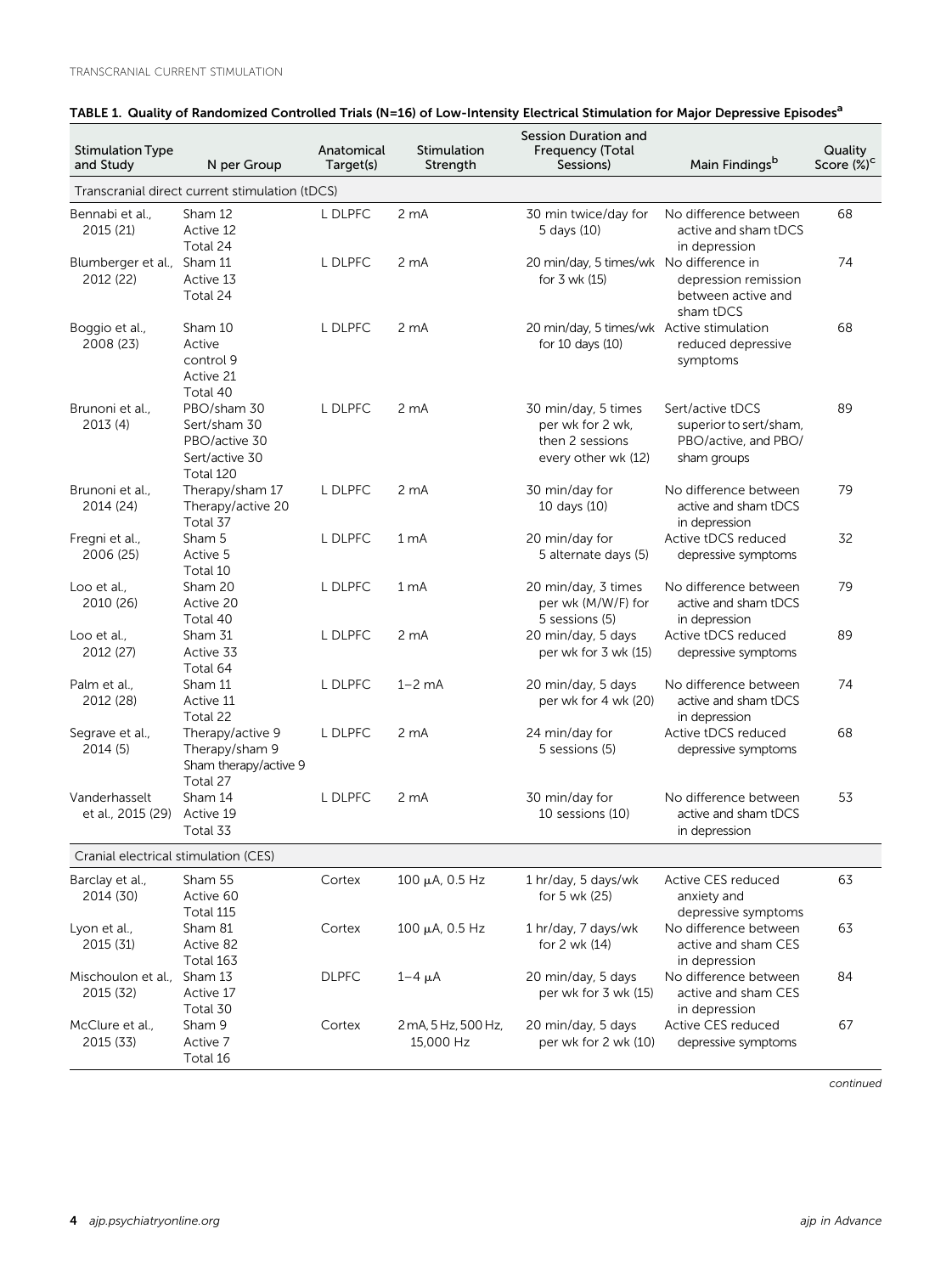#### TABLE 1, continued

| <b>Stimulation Type</b><br>and Study | N per Group                        | Anatomical<br>Target(s) | Stimulation<br>Strength | Session Duration and<br>Frequency (Total<br>Sessions) | Main Findings <sup>b</sup>                | Quality<br>Score $(\%)^C$ |
|--------------------------------------|------------------------------------|-------------------------|-------------------------|-------------------------------------------------------|-------------------------------------------|---------------------------|
|                                      | Trigeminal nerve stimulation (TNS) |                         |                         |                                                       |                                           |                           |
| Shiozawa et al.,<br>2015 (34)        | Sham 20<br>Active 20<br>Total 40   | Trigeminal<br>nerve     | 120 Hz, $250 \mu s$     | 30 min/day for 10<br>days $(10)$                      | Active TNS reduced<br>depressive symptoms | 74                        |

<sup>a</sup> PBO, placebo; sert, sertraline; L, left; R, right; DLPFC, dorsolateral prefrontal cortex; mA, milliamperes; s, second(s); hr, hour(s); wk, week(s).<br><sup>b</sup> Some studies included unblinded components; only double-blind outc

 $\textdegree$  The 21-item quality checklist was developed (see the online data supplement) on the basis of GRADE scoring guidelines (20). The same criteria were applied to all clinical trials reviewed. The quality score is a summary score (0%–100%, rounded to the nearest whole number) calculated for each trial, based on the number of quality indicators that were present, with 100% reflecting the highest quality rating. Each published report was independently reviewed and scored by at least two coauthors; group discussion took place to resolve discrepancies and achieve consensus scoring for all indicators on all studies.

studies allowed participants to remain on stable regimens of psychotropic medications while others required medicationfree participants.

Initial studies of tDCS generated mixed results regarding potential efficacy. Fregni et al. (25) performed the first clinical trial of tDCS for major depressive disorder (N=10) and found efficacy of active over sham treatment ( $p<0.05$ ). This was followed by a larger study (N=40) by Boggio et al.  $(23)$  that also showed superiority of active stimulation. Subsequently, Loo and colleagues (26) found no difference between active and sham tDCS (N=40) ( $p>0.1$ ). However, when they conducted a larger study (27) (N=64) with more treatment sessions, they found a significant advantage of active tDCS ( $p$ <0.05) but no difference in response rates; one bipolar patient receiving active tDCS became hypomanic. Palm et al. (28) (N=22) and Blumberger et al. (22) (N=24) also found no difference between active and sham tDCS. Bennabi et al. (21) (N=24) tested tDCS plus escitalopram (10–20 mg/day) and found no difference between active and sham tDCS.

In the largest study (N=120) of tDCS to date, Brunoni et al. (4) gave twelve 30-minute sessions of 2-mA tDCS (10 consecutive workday sessions followed by a single session delivered every other week) and/or a low dose of sertraline  $(50 \,\text{mg/day})$  in a 2 $\times$ 2 factorial design; two of the groups (each N=30) were randomized to active tDCS. This approach enabled comparisons of active versus sham tDCS, placebo pill versus sertraline, and a drug-stimulation combination. The investigators observed greater reduction of depression in the group receiving combined sertraline plus active tDCS than in the groups receiving sertraline monotherapy (p=0.002), tDCS monotherapy (p=0.03), and both inactive treatments (placebo plus sham tDCS,  $p<0.001$ ). Treatment with tDCS monotherapy was superior to placebo plus sham tDCS  $(p=0.01)$  but comparable to sertraline monotherapy  $(p=0.35)$ . In comparisons of response rates, tDCS monotherapy (43.3%,  $p<0.001$ ) and tDCS plus sertraline (63.3%, p=0.03) did better than placebo plus sham stimulation (16.7%). Remission followed a similar pattern, with worse outcomes for placebo plus sham stimulation (13.3%) compared with tDCS monotherapy (40.0%, p=0.02) and active tDCS plus sertraline (46.7%, p=0.007). Sertraline monotherapy did not statistically

separate from placebo plus sham stimulation on any outcome measure. Seven episodes of treatment-emergent mania or hypomania were observed, with the majority (N=5, 17%) in the group receiving combined active tDCS plus sertraline.

Several research groups have evaluated the combined effect of tDCS plus psychotherapy for depression, an approach informed by data indicating that tDCS can facilitate neuronal firing in the context of appropriate environmental cues (10). Segrave et al. (5) (N=27) reported improved depressive symptoms when tDCS was combined with cognitive control therapy, although both Brunoni et al. (24) (N=37) and Vanderhasselt et al. (29) (N=33) found no difference between active and sham stimulation combined with therapy. Some have identified the timing of stimulation relative to therapy as a possible limitation of these studies, theorizing that "online" stimulation, occurring concurrent with therapy, might be superior to "offline" stimulation that precedes the session (35).

The anxiolytic/antidepressant effects of other types of tCS have also been investigated. Over a dozen CES devices received Food and Drug Administration (FDA) clearance for treatment of "insomnia, depression, or anxiety" on the basis of technical features that were considered substantially equivalent to older CES devices already on the market before Congress introduced the Medical Device Regulation Act in 1976. While an older literature (36, 37) suggested clinical efficacy of CES, that body of evidence comprises trials that would not be considered rigorous by modern standards of clinical trial design. A 1995 meta-analysis of CES therapy raised questions regarding data reporting bias and adequacy of blinding (37). While the use of proprietary waveforms by most CES devices has created an obstacle for independent evaluation of efficacy and potential mechanisms of action, Barclay et al. (30) (N=115) conducted an investigation of CES efficacy using the Alpha-Stim device in patientswitha primaryanxiety disorder and some (unspecified) degree of comorbid depressive symptoms, and they reported significantly improved depression  $(p<0.001)$  and anxiety  $(p<0.001)$  after treatment. However, subsequent studies by Lyon et al. (31) (N=163) and Mischoulon et al. (32) (N=30)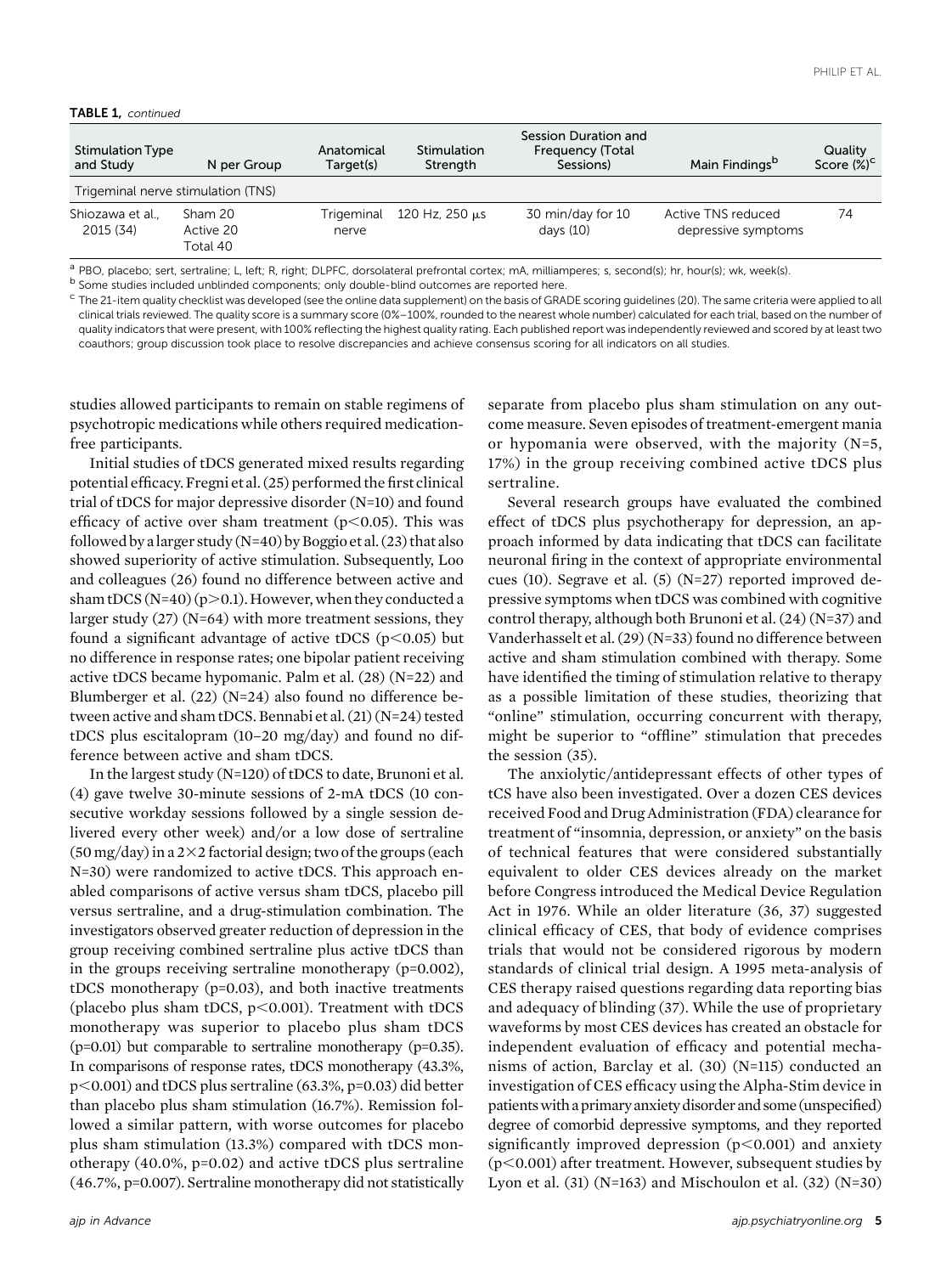| Stimulation<br>Type and Study N per Group      |                                  | <b>Anatomical Target(s)</b>                                                                                                       | <b>Stimulation Strength</b>             | Session Duration and<br>Frequency (Total<br>Sessions) | Main Findingsb                                                                                | Quality<br>Score (%) <sup>c</sup> |
|------------------------------------------------|----------------------------------|-----------------------------------------------------------------------------------------------------------------------------------|-----------------------------------------|-------------------------------------------------------|-----------------------------------------------------------------------------------------------|-----------------------------------|
| Transcranial direct current stimulation (tDCS) |                                  |                                                                                                                                   |                                         |                                                       |                                                                                               |                                   |
| Brunelin et al<br>2012 (40)                    | Sham 15<br>Active 15<br>Total 30 | L DLPFC, L TPJ                                                                                                                    | 2 <sub>mA</sub>                         | 20 min, twice a day<br>for $5$ days $(10)$            | Active tDCS reduced<br>auditory and verbal<br>hallucinations                                  | 63                                |
| Fitzgerald et al.,<br>$2014^d$ (41)            | Sham 12<br>Active 12<br>Total 24 | Bilateral ( $N=11$ ): $L+R$<br><b>DLPFC</b> (both<br>anodal), L+R TPJ<br>(both cathodal);<br>unilateral (N=13): L<br>DLPFC, L TPJ | 2 <sub>mA</sub>                         | 20 min/day, 5 days/<br>wk for 3 wk (15)               | No difference<br>between active and<br>sham tDCS in<br>hallucinations or<br>negative symptoms | 37                                |
| Frohlich et al.,<br>2016 (42)                  | Sham 13<br>Active 13<br>Total 26 | L DLPFC, L TPJ                                                                                                                    | 2 <sub>m</sub> A                        | 20 min/day for<br>5 days (5)                          | No difference<br>between active and<br>sham tDCS in<br>auditory hallucinations                | 74                                |
| Mondino et al.,<br>$2016^e$ (43)               | Sham 12<br>Active 11<br>Total 23 | L DLPFC, L TPJ                                                                                                                    | 2 <sub>mA</sub>                         | 20 min, twice a day<br>for $5$ days $(10)$            | Active tDCS reduced<br>auditory and verbal<br>hallucinations                                  | 42                                |
| Palm et al.,<br>2016 (44)                      | Sham 10<br>Active 10<br>Total 20 | L DLPFC                                                                                                                           | 2 <sub>mA</sub>                         | 10 min/day for<br>5 days (10)                         | Active tDCS reduced<br>negative symptoms                                                      | 81                                |
| Smith et al.,<br>2015 (45)                     | Sham 16<br>Active 17<br>Total 33 | L DLPFC                                                                                                                           | 2 <sub>m</sub> A                        | 20 min/day for<br>5 days (5)                          | Active tDCS improved<br>cognition; no effects<br>on psychiatric<br>symptoms or<br>smoking     | 84                                |
|                                                |                                  | Transcutaneous vagus nerve stimulation (tVNS)                                                                                     |                                         |                                                       |                                                                                               |                                   |
| Hasan et al.,<br>2015 (46)                     | Sham 10<br>Active 10<br>Total 20 | Vagus nerve                                                                                                                       | 25 Hz, 250 µs pulse<br>width, 0.1-10 mA | Morning to bedtime,<br>daily for 12 weeks<br>(84)     | No difference<br>between active and<br>sham tVNS in<br>schizophrenia<br>symptoms              | 84                                |

#### TABLE 2. Quality of Randomized Controlled Trials (N=7) of Low-Intensity Electrical Stimulation for Schizophrenia<sup>a</sup>

Some studies included unblinded components; only double-blind outcomes are reported here.

 $^{\rm c}$  The 21-item quality checklist was developed (see the online data supplement) on the basis of GRADE scoring guidelines (20). The same criteria were applied to all clinical trials reviewed. The quality score is a summary score (0%–100%, rounded to the nearest whole number) calculated for each trial, based on the number of quality indicators that were present, with 100% reflecting the highest quality rating. Each published report was independently reviewed and scored by at least two coauthors; group discussion took place to resolve discrepancies and achieve consensus scoring for all indicators on all studies.

<sup>d</sup> This study describes two pilot studies, reported together; the first used unilateral and the second utilized bilateral stimulation, in both cases with goals of inhibition of the TPJ and stimulation of the DLPFC.

e This study included participants (8 active, 7 sham) previously described in the 2012 clinical trial report by Brunelin et al. (40).

found no advantage of CES over sham stimulation in depressive symptoms (all  $p>0.1$ ). One recent pilot study of bipolar II depression by McClure et al. (33) (N=16) indicated that 2 weeks of CES could reduce depressive symptoms ( $p$ <0.003).

Cranial nerve stimulation is another tCS approach under investigation. Shiozawa et al. (34) (N=40) reported the first randomized controlled trial evaluating the efficacy of eTNS and observed that active stimulation significantly reduced depressive symptoms ( $p<0.01$ ). Rong et al. (38) (N=160) conducted a pseudo-randomized controlled trial of tVNS for major depressive disorder. While active tVNS was associated with greater reduction in depressive symptoms  $(p<0.001)$ , no differences in response or remission were observed at endpoint.

To date there are four meta-analyses of tDCS for depression. Although earlier reports were negative (14, 38), recent analyses (incorporating larger studies) are positive. Shiozawa et al. (18) (N=259) found a significant advantage of active tDCS over sham (g=0.37, 95% confidence interval [CI] 0.04–0.7). Odds ratios (ORs) for response and remission were 1.63 (95% CI 1.26–2.12) and 2.50 (95% CI 1.26–2.50). Most recently, Brunoni et al. (39) (N=289) found similar results for response (OR=2.44, 95% CI 1.38–4.32) and remission (OR=2.38, 95% CI 1.22–4.64), and they also reported that treatment resistance predicted nonresponse, whereas higher tDCS dose (longer duration and higher current density) predicted response.

Questions remain about potential side effects or synergistic therapeutic effects when tCS is combined with psychotropic medications, since no large studies have investigated the use of tDCS concurrent with adequate doses of antidepressant medication. The currently available data do not support the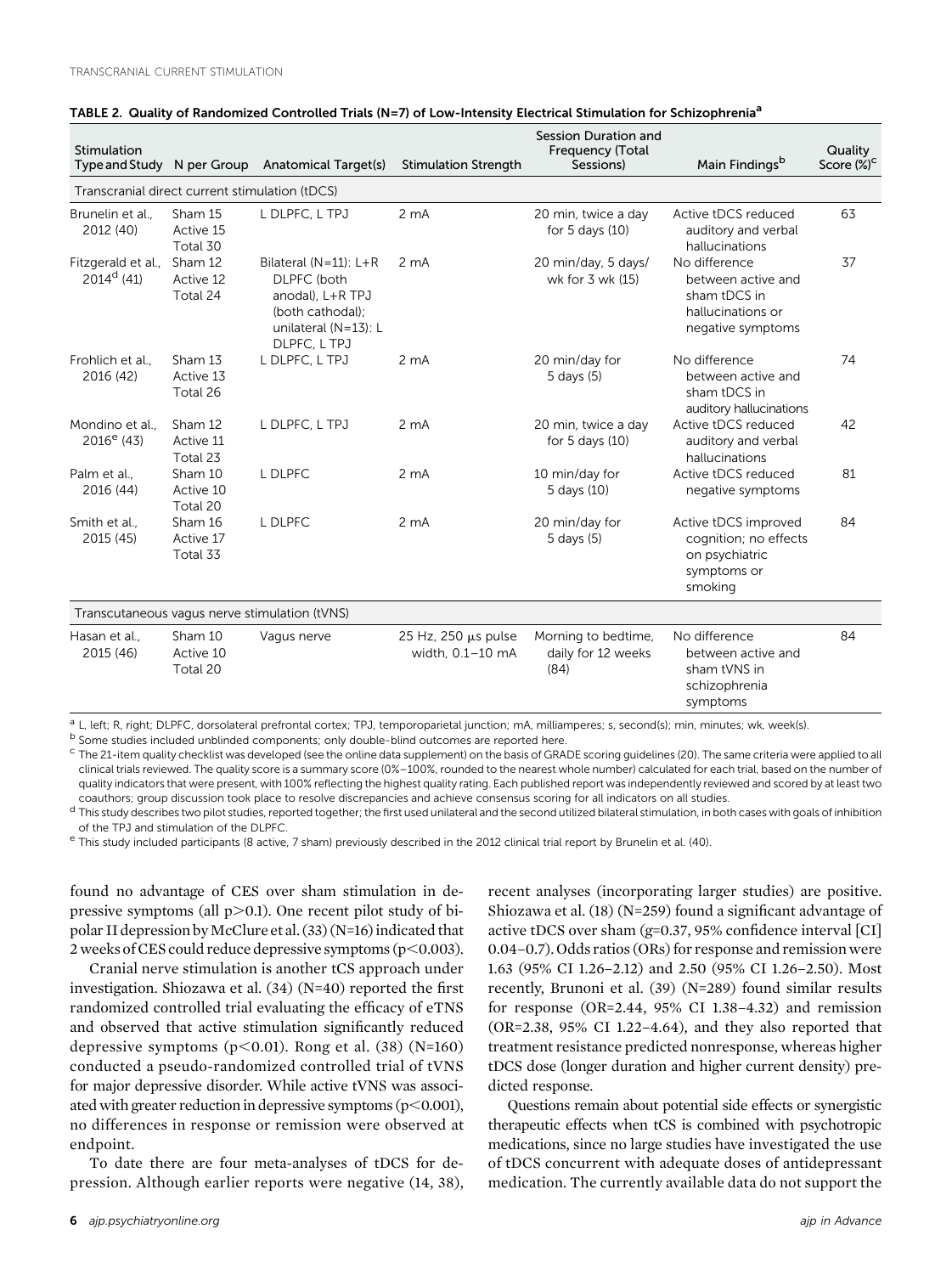|  |  |  |  |  | TABLE 3. Quality of Randomized Controlled Trials (N=3) of Transcranial Direct Current Stimulation (tDCS) for Dementia <sup>a</sup> |
|--|--|--|--|--|------------------------------------------------------------------------------------------------------------------------------------|
|--|--|--|--|--|------------------------------------------------------------------------------------------------------------------------------------|

| Study                       | N per Group                      | Anatomical<br>Target(s)  | Stimulation<br>Strength | Session Duration and<br><b>Frequency (Total</b><br>Sessions) | Dementia<br>Type | Main Findings <sup>b</sup>                                                                  | Quality<br>Score $(\%)^C$ |
|-----------------------------|----------------------------------|--------------------------|-------------------------|--------------------------------------------------------------|------------------|---------------------------------------------------------------------------------------------|---------------------------|
| Boggio et al.,<br>2012 (47) | Total 15 <sup>d</sup>            | Temporal<br>cortex       | 2 <sub>m</sub> A        | 30 min for 5 days (5)                                        | <b>AD</b>        | No difference on most<br>measures; active tDCS<br>improved visual<br>recognition            | 52                        |
| Manenti et al<br>2016 (48)  | Sham 10<br>Active 10<br>Total 20 | <b>DLPFC<sup>e</sup></b> | 2 <sub>m</sub> A        | 25 min/day, 5 days/wk for<br>2 wk (10)                       | <b>PD</b>        | No difference between<br>active and sham tDCS<br>in motor ability or<br>depressive symptoms | 42                        |
| Suemoto et al<br>2014 (49)  | Sham 20<br>Active 20<br>Total 40 | L DLPFC                  | 2 <sub>m</sub> A        | 20 min/day, 3 days/wk for<br>$2$ wk (6)                      | <b>AD</b>        | No difference between<br>active and sham tDCS<br>in apathy                                  | 68                        |

<sup>a</sup> L, left; DLPFC, dorsolateral prefrontal cortex; mA, milliamperes; min, minutes; wk, week(s); PD, Parkinson's disease; AD, Alzheimer's disease.<br><sup>b</sup> Some studies included unblinded components; only double-blind outcomes

<sup>c</sup> The 21-item quality checklist was developed (see the online data supplement) on the basis of GRADE scoring guidelines (20). The same criteria were applied to all clinical trials reviewed. The quality score is a summary score (0%–100%, rounded to the nearest whole number) calculated for each trial, based on the number of quality indicators that were present, with 100% reflecting the highest quality rating. Each published report was independently reviewed and scored by at least two coauthors; group discussion took place to resolve discrepancies and achieve consensus scoring for all indicators on all studies.

<sup>d</sup> All participants received active and sham stimulation in a counterbalanced design.

e Stimulation was delivered contralaterally to the most affected side.

use of tDCS as a method to accelerate or enhance the shortterm effects of psychotherapy. While risk of adverse events appears modest, the incidence of (hypo)manic induction in larger trials is noteworthy and deserves greater study.

Taken together, the available evidence from randomized controlled trials generally supports the use of tDCS to relieve symptoms of depression, with other stimulation modalities yielding mixed results. To date there is no defined regulatory pathway for tDCS devices, and none is approved or cleared for treating psychiatric disorders. On the other hand, despite having an FDA indication for depression, CES devices have not consistently demonstrated clinical efficacy.

#### Randomized Controlled Trials of tCS for Schizophrenia

tCS has been investigated as a treatment approach for schizophrenia (Table 2), mostly utilizing tDCS. Montages have typically utilized placement of the anode over the left DLPFC, with the cathode over the temporoparietal junction or over the supraorbital area. Brunelin et al (40) (N=30) conducted the first randomized controlled trial and observed that active tDCS reduced auditory hallucinations acutely ( $p<0.001$ ) and over 3 months ( $p<0.001$ ) and reduced negative symptoms (p=0.01). This was followed by a study by Smith et al. (45) (N=33) that found active stimulation improved cognition (p=0.008) but had no effect on positive or negative symptoms (all  $p>0.1$ ), whereas Palm et al. (44) found that tDCS reduced negative symptoms (p=0.016) and Mondino et al. (43) found that tDCS reduced hallucinations ( $p$ <0.001). Several studies using tDCS (Fitzgerald et al. [41], N=24, and Frohlich et al. [42], N=26) and tVNS (Hasan et al. [46], (N=20) found no difference between active and sham stimulation.

The currently available data do not support use of tCS for schizophrenia. The evidence base comprises a small number of randomized controlled trials with conflicting results.More work is clearly needed to develop tCS for treatment of patients with schizophrenia.

## Randomized Controlled Trials of tCS for Dementia or Cognitive Deficits

Dementia and cognitive deficits are other therapeutic areas of investigation (Table 3), inspired by the potential for tDCS to enhance attention, learning, and memory in healthy adults (reviewed in reference 50). While meta-analyses of singlesession tCS (51, 52) indicate benefit in patient samples, the results of most clinical randomized controlled trials have been negative (47, 49), although Manenti et al. (48) (N=20) found that tDCS improved cognition in patients with Parkinson's disease. On the basis of these results, the available data do not support the use of tDCS for patients with dementia or cognitive deficits.

## Randomized Controlled Trials of tCS for Substance Use **Disorders**

A number of studies have evaluated tCS for substance use disorders (Table 4). Da Silva et al. (57) (N=13) investigated tDCS for alcohol dependence, and they reported significant reductions in depressive symptoms  $(p<0.001)$  and craving (p=0.015), although they also reported a statistical trend toward a higher relapse rate (p=0.053). Klauss et al. (58) (N=33) found active tDCS improved alcohol abstinence (p=0.02). Regarding nicotine, two studies, by Boggio et al. (55)  $(N=27)$  and Fecteau et al.  $(56)$   $(N=12)$ , found that tDCS reduced nicotine craving and cigarette consumption ( $p$ <0.05). Findings in cocaine use are mixed; Conti et al. (54) (N=13) found no effect of tDCS on cocaine use  $(p>0.1)$ , whereas Batista et al. (53) (N=36) found that tDCS reduced cocaine craving (p=0.028). There are some proof-of-concept studies of tDCS for other substances, with potentially concerning results. Boggio et al. (59) (N=25) found that tDCS increased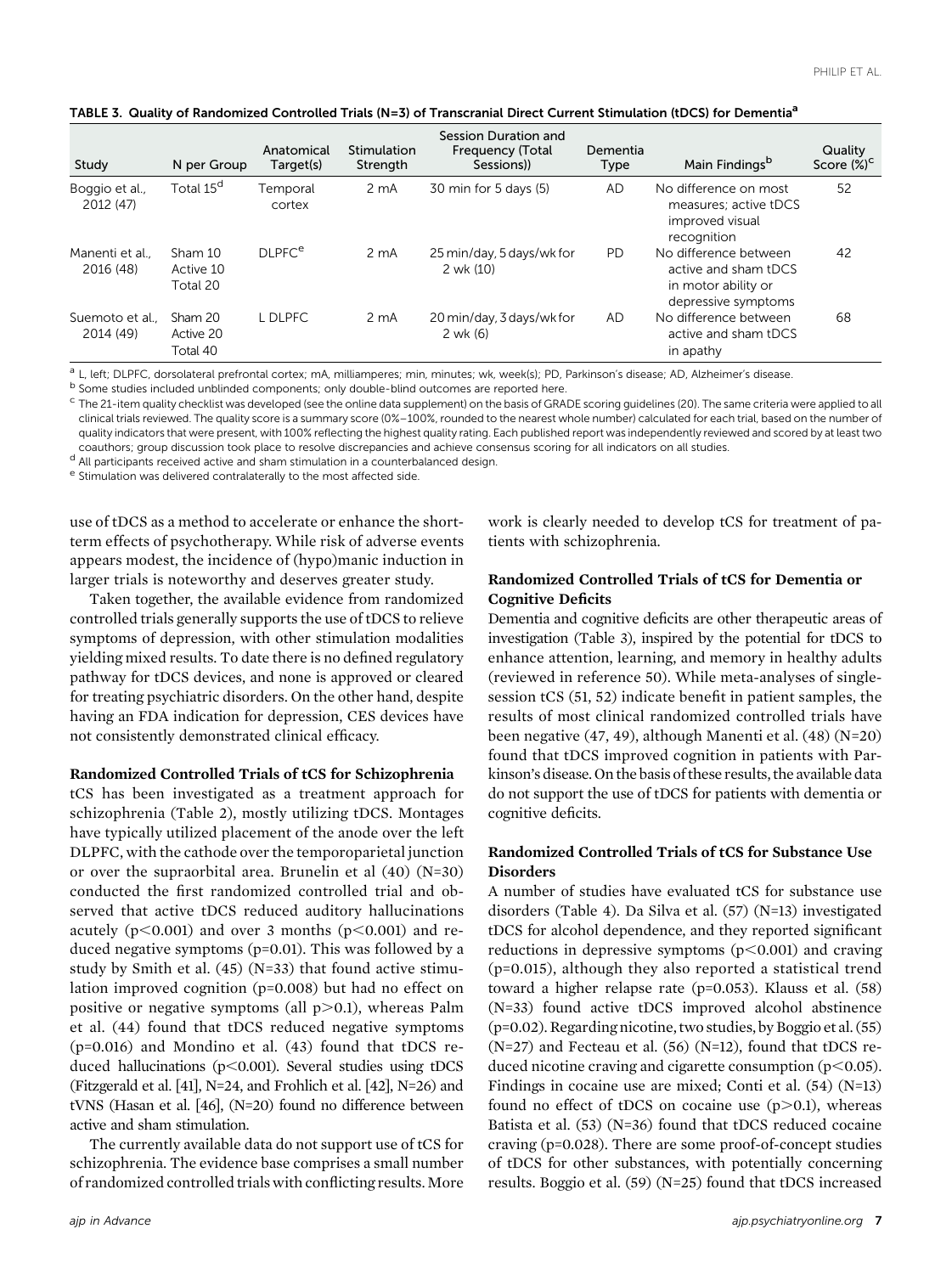| Substance and<br>Study        | N per<br>Group                   | Anatomical<br>Target(s) | Stimulation<br>Strength | Session Duration and<br>Frequency (Total Sessions) | Main Findings <sup>b</sup>                                      | <b>Quality Score</b><br>$(\%)^{\mathsf{C}}$ |
|-------------------------------|----------------------------------|-------------------------|-------------------------|----------------------------------------------------|-----------------------------------------------------------------|---------------------------------------------|
| Cocaine                       |                                  |                         |                         |                                                    |                                                                 |                                             |
| Batista et al.,<br>2015 (53)  | Sham 19<br>Active 17<br>Total 36 | L DLPFC                 | 2 <sub>m</sub> A        | 20 min/day, every other<br>day for 5 days (5)      | Active tDCS reduced craving                                     | 62                                          |
| Conti et al.,<br>2014 (54)    | Sham 6<br>Active 7<br>Total 13   | Frontopolar<br>cortex   | 2 <sub>m</sub> A        | 20 min/day, every other<br>day $(5)$               | No difference between active<br>and sham tDCS on cocaine<br>use | 58                                          |
| Smoking                       |                                  |                         |                         |                                                    |                                                                 |                                             |
| Boggio et al.,<br>2009 (55)   | Total 27 <sup>d</sup>            | L & R DLPFC             | 2 <sub>m</sub> A        | 20 min/day for 5 days (5)                          | Active tDCS reduced craving                                     | 42                                          |
| Fecteau et al<br>2014 (56)    | Total 12 <sup>d</sup>            | R DLPFC                 | 2 <sub>m</sub> A        | 30 min/day for 5 days (5)                          | Active tDCS reduced number<br>of cigarettes smoked              | 58                                          |
| Alcohol                       |                                  |                         |                         |                                                    |                                                                 |                                             |
| Da Silva et al.,<br>2013 (57) | Sham 7<br>Active 6<br>Total 13   | L DLPFC                 | 2 <sub>m</sub> A        | 20 min, once a week for<br>5 wk (5)                | Active tDCS reduced<br>depressive symptoms and<br>craving       | 58                                          |
| Klauss et al.<br>2014 (58)    | Sham 17<br>Active 16<br>Total 33 | L & R DLPFC             | 2 <sub>m</sub> A        | 13 min, twice a day for<br>5 days (10)             | Active tDCS reduced relapse                                     | 68                                          |

| TABLE 4. Quality of Randomized Controlled Trials (N=6) of Transcranial Direct Current Stimulation (tDCS) for Substance Use Disorders <sup>a</sup> |  |  |
|---------------------------------------------------------------------------------------------------------------------------------------------------|--|--|
|                                                                                                                                                   |  |  |

<sup>a</sup> L, left; R, right; DLPFC, dorsolateral prefrontal cortex; mA, milliamperes; min, minutes; wk, week(s).

<sup>b</sup> Some studies included unblinded components; only double-blind outcomes are reported here.

<sup>c</sup> The 21-item quality checklist was developed (see the online data supplement) on the basis of GRADE scoring guidelines (20). The same criteria were applied to all clinical trials reviewed. The quality score is a summary score (0%–100%, rounded to the nearest whole number) calculated for each trial, based on the number of quality indicators that were present, with 100% reflecting the highest quality rating. Each published report was independently reviewed and scored by at least two coauthors; group discussion took place to resolve discrepancies and achieve consensus scoring for all indicators on all studies.

<sup>d</sup> All participants received active and sham stimulation in a crossover design.

risk-taking behaviors in chronic cannabis users  $(p<0.001)$ , and Shahbabaie et al. (60) (N=22) found that tDCS increased cue-induced methamphetamine craving (p=0.012).

While the available data appear to provide some support for the use of tDCS for some substance use disorders, there have been very few clinical trials, and several suggest potential harms, such as increased relapse (57), greater risk taking (59, 61), and heightened craving (60).

# Proof-of-Concept Studies of tCS for Other Neuropsychiatric Disorders

Data describing tCS for therapeutic areas beyond those reviewed here are quite limited. For example, one study (62) (N=60) did not find efficacy of a single tDCS session for attention deficit hyperactivity disorder, and several case series or open-label studies suggested potential efficacy of tCS for working memory in posttraumatic stress disorder (PTSD) (63) and symptoms of comorbid PTSD and major depressive disorder (64). There are also a growing number of studies for nonpsychiatric conditions that may be of interest to psychiatrists, described elsewhere (14, 65).

# SECTION 3: POTENTIAL RISKS OF tCS

The majority of tCS devices used in the trials we reviewed are not FDA-cleared for psychiatric disorders. The exceptions are CES devices that are FDA-cleared for insomnia,

depression, and anxiety. Purchase of CES devices requires a written authorization from alicensed health care practitioner (who may be an acupuncturist, chiropractor, or pharmacist). CES devices should be safe when used according to the manufacturer's instructions, although CES device instructions may lack detail regarding aspects of use. Regarding tDCS risks, a recent review found no evidence of brain injury when applied using conventional parameters  $(\leq 40 \text{ min},$  $\leq$ 4 mA,  $\leq$ 7.2 C) (66). However, this review included only data from published tDCS clinical research trials and therefore excludes information from unsupervised use outside of research protocols.

The perceived safety of tCS has led to both direct-toconsumer sales and do-it-yourself (DIY) construction kits for tCS systems. Direct-to-consumer devices are commercial systems marketed and sold to consumers without a requirement for any involvement by a health professional, whereas DIY devices are made by an individual for private use (i.e., with store-bought or homemade components), although where one category ends and the other begins is not clear (67). Because they have electronic components, direct-to-consumer devices for tCS must conform to certain regulatory standards regarding protections against shock and radiofrequency interference. However, the FDA regulates neither direct-toconsumer nor DIY devices, as these devices are not intended (at least explicitly) to provide specific medical benefits. Described in popular press as "jumper cables for the mind"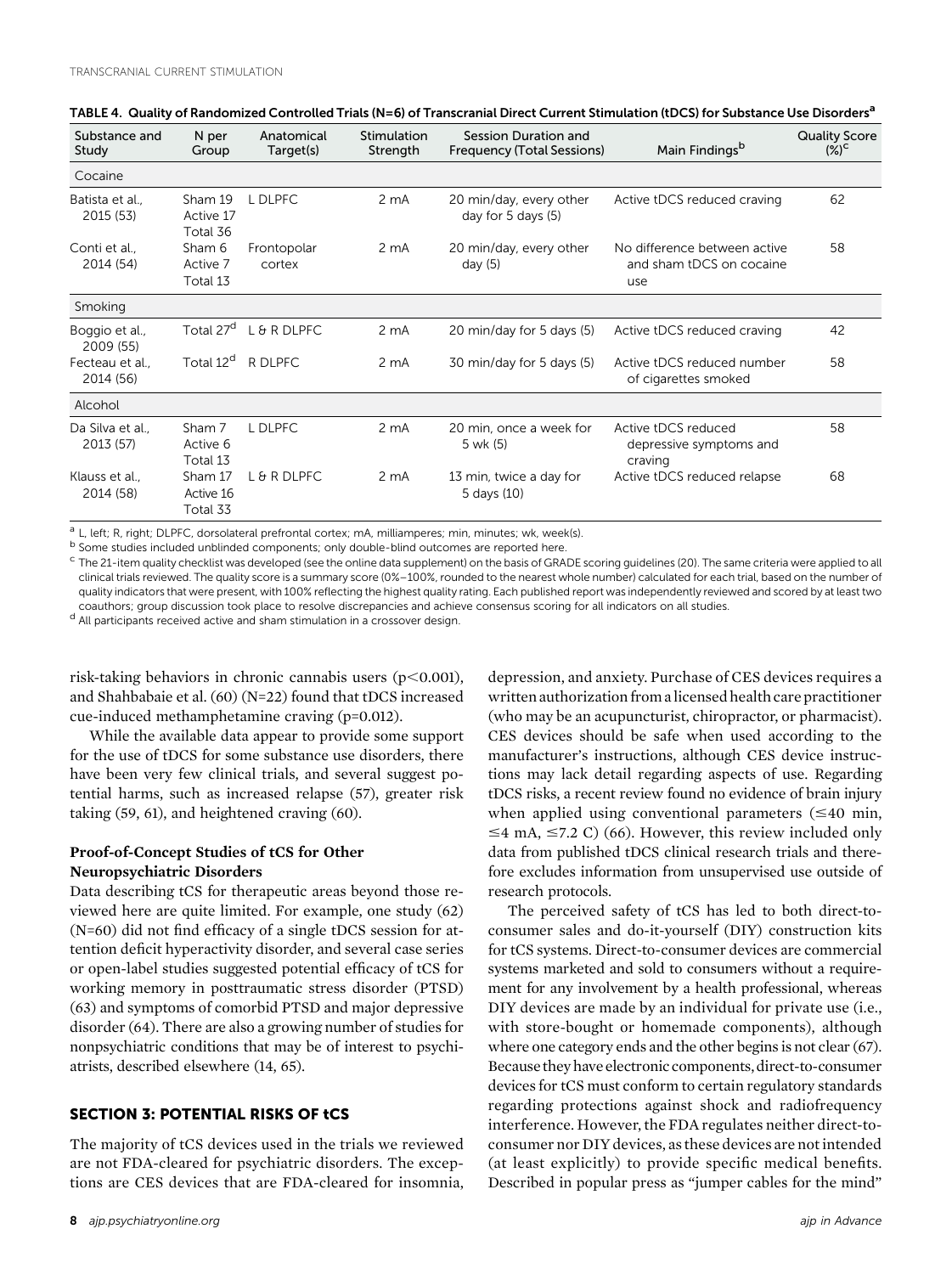and by companies as a way to "overclock your brain" (68), many direct-to-consumer tCS systems priced in the range of \$100–\$400 (U.S. dollars [USD]) are advertised as capable of promoting general "brain health" benefits. Discussed below are the three major risks associated with unsupervised tCS: device-related injury, cognitive effects, and treatment interference.

## Device-Related Risks

The classic risk when stimulating the brain is seizure generation, although the energy used in tCS is orders of magnitude lower than in ECT (e.g., 800 mA) or rTMS (66). Therefore, seizures would be very unlikely in the absence of intracranial pathology. Additionally, the interaction between tCS and metal in the head or neck represents a major unknown risk. Most tCS studies excluded participants with head or neck metal, which could divert and adversely focus applied currents. While tCS in patients with head or neck metal may be safe in some cases, it should not routinely be considered outside of specialized research-based settings.

Perhaps the greatest device-related risk is skin burns from excess energy, although these are generally preceded by pain and redness as warning signs (6). Recent studies, with experienced investigators using devices with adequate safety features, have not resulted in skin burns, e.g., the study by Brunoni et al. (4). Self-administration of tCS by untrained individuals may present greater burn risk. A closely related risk is delivering more (or less) current than desired. Directto-consumer devices typically do not include instructions for the consumer to calibrate or otherwise assess the function of the device. Of concern, a growing community of DIY enthusiasts is building and using their own devices for noninvasive brain stimulation. For example, a 2015–2016 Internet search we did yielded five DIY device designs that could be constructed for \$50–\$100 USD and would likely be capable of delivering 1–2 mA. DIY interest is growing; a user support website with 2,700 registered users in 2013 (69) had grown to over 8,700 in 2016. Purported uses includeimprovingmood and anxiety symptoms, enhancing exercise endurance, and gaining an edge in online gaming. Accessible plans for DIY devices did include multiple statements about safety precautions in building and using the device. Such disclaimers may protect DIY proponents from liability (69), but the information is likely insufficient for patients. Furthermore, since the FDA does not regulate direct-to-consumer devices or DIY device construction documents, serious adverse events may be occurring but are not reported: one DIY tCS website included subjective descriptions of migraines, photophobia, vivid dreams, increased anxiety, and possible mania. Such reports represent important safety information that is otherwise not recorded.

#### Risk of Adverse Cognitive Effects

Although claims that tCS improves brain function have been made (50–52), stimulation may also impair cognition (70). It may induce a functional trade-off, improving a single cognitive function at the cost of impairing another. For example, one study of healthy individuals found tDCS improved the learning of new associations at the cost of worse performance of old ones (71). Another reported that tDCS increased mathematics performance but reduced executive function (72). These effects may be greater in psychiatric patients, whose cognitive reserve may be reduced as a consequence of illness. Specific electrode configurations may also be associated with adverse cognitive effects. Several studies described learning and working memory impairments when the tDCS cathode was applied over the parietal lobe or cerebellum (73, 74), and another found reduced cognitive performance when the tDCS anode was placed over the DLPFC (i.e., the configuration used by the vast majority of tDCS studies) (70). Worsened working memory has also been reported after use of a commercial tDCS device (75).

#### Risk of Interference With Psychiatric Treatment

The ostensibly benign profile of tCS could lead patients with mental illness to substitute stimulation for evidence-based care. In a large-scale survey of the DIY community, depressive symptoms were cited as a common reason for trying tCS. Less than half (44%) of those using tCS for a medical condition were seeing a physician for that same condition (69). As reviewed in Section 2, only a small handful of studies systematically evaluated the effects of stimulation concurrent with psychopharmacology or psychotherapy. Given that tCS effects are likely state-dependent, the field should expect to find significant, unexpected, and potentially harmful interactions between tCS and other interventions. As described above, Brunoni et al. (4) described an elevated rate of conversion from depression to hypomania in participants receiving tDCS and sertraline. As tCS becomes widely available to consumers, more patients with a bipolar diathesis may try it and switch into a (hypo)manic state. Clinicians might erroneously attribute the change in mood state to pharmacotherapy, thereby removing a potential treatment option. Several of the reviewed substance abuse studies showed an increase in cravings or related symptoms (57, 59–61), suggesting that occult tCS could attenuate the efficacy of substance abuse treatment. Therefore, unreported or unsupervised tCS may pose a significant risk to patients by interfering with evidence-based psychiatric treatments.

## SUMMARY: EFFICACY AND SAFETY OF tCS IN PSYCHIATRIC DISORDERS

Our review of tCS randomized controlled trials pointed to many cases of inadequate blinding and lack of standardized environment. Only tDCS for major depressive disorder has consistently demonstrated positive therapeutic effects, with the caveats that risk of (hypo)mania needs to be studied further and that longer-term outcomes have yet to be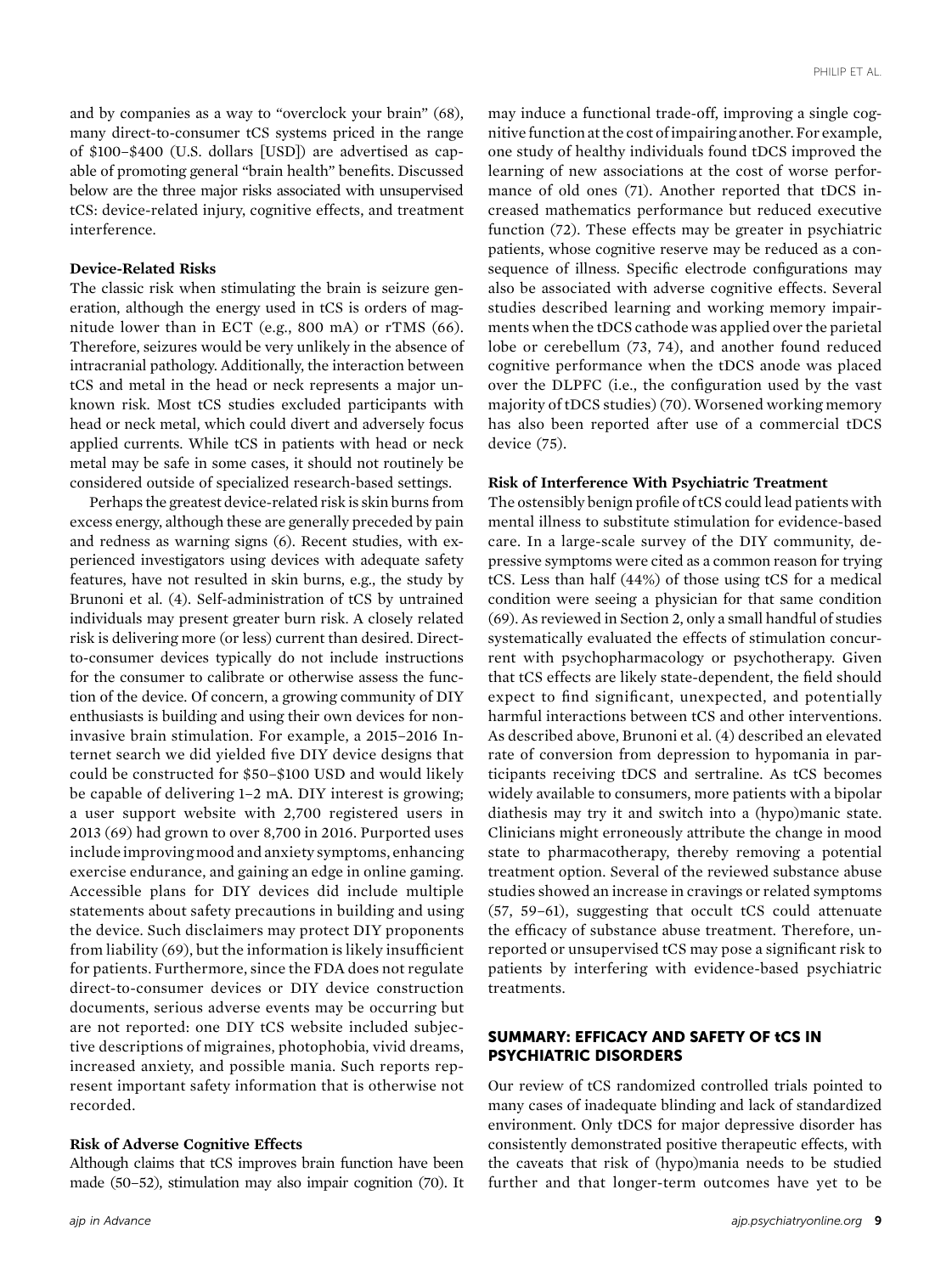evaluated. It is important to note that positive tCS studies require replication, and the precise interactions among stimulation, antidepressant medication, and psychotherapy (or other cognitive states surrounding stimulation) are unknown. Data regarding tCS for other psychiatric disorders demonstrate negative or mixed results, with some evidence of harm in individuals with substance use disorders. One potential explanation for these outcomes is the overapplication of simplistic neurophysiologic principles. Expectations that a specific tCS electrode montage will be "excitatory" or "inhibitory" to a given brain region or cognitive function may not be appropriate for the more complicated neural pathology that characterizes psychiatric disorders.

The majority of tCS clinical trials in this review utilized tDCS, which, when delivered by experienced research teams to medically healthy patients, is associated with a relatively benign side effect profile. However, in a recently published letter, a group of researchers with extensive experience in noninvasive brain stimulation summarized concerns about unknown risks of tDCS, emphasizing 1) "Stimulation affects more of the brain than a user may think," 2) "Stimulation interacts with ongoing brain activity, so what a user does during tDCS changes tDCS effects," 3) "Enhancement of some cognitive abilities may come at the cost of others," 4) "Changes in brain activity (intended or not) may last longer than a user may think," 5) "Small differences in tDCS parameters can have a big effect," 6) "tDCS effects are highly variable across different people," and 7) "The risk/benefit ratio is different for treating diseases versus enhancing function" (76).

It is possible that future tCS modalities may demonstrate clinical efficacy (or greater potential for harm) for psychiatric disorders. A search of ClinicalTrials.gov found over 450 registered studies using tCS for psychiatric disorders, dwarfing the number of studies in this review. Burgeoning research activity demonstrates a significant interest in the therapeutic potential of tCS and the rapid development of this field. Research into mechanisms of action, findings generated in other types of clinical samples, and a variety of sources of clinical information will continue to shape the evidence base surrounding tCS.

At this time, enthusiasm for tCS in clinical practice settings should be mitigated by the fact that there are no tDCS devices with FDA clearance for treatment of psychiatric disorders. Devices cleared for other indications (e.g., iontophoresis) were utilized in some clinical tDCS studies, while other trials used devices that are only available for purchase and use in research protocols. Translating the tDCS literature into guidelines for tCS in clinical practice is thus complex. Further, tCS devices that do have FDA clearance (e.g., CES devices manufactured by Fisher-Wallace, Alpha-Stim) either have not shown efficacy in recent published trials or have only limited support arising from low-quality data. While conclusions from this review reflect the perspective of clinicians working and

practicing in the United States, other considerations may exist for our international colleagues. If eventually proven safe and effective, with appropriate regulatory controls and guidelines for clinical monitoring, the relative ease of use and abundant access to devices could render tCS a broad-reaching and important advance in mental health care.

#### AUTHOR AND ARTICLE INFORMATION

From the Department of Psychiatry and Human Behavior, Alpert Medical School of Brown University, and the Center of Excellence for Neurorestoration and Neurotechnology, Providence VA Medical Center, Providence, R.I.; the Department of Psychiatry, Massachusetts General Hospital and Harvard Medical School, Charlestown, Mass., and the Picower Institute for Learning and Memory, Massachusetts Institute of Technology, Cambridge, Mass.; the Department of Psychiatry, the Department of Biomedical Engineering, the Department of Cell Biology and Physiology, the Department of Neurology, and the Neuroscience Center, University of North Carolina at Chapel Hill; the Department of Psychiatry, University of Minnesota Medical School, Minneapolis, and the Geriatric Research Education and Clinical Center, Minneapolis VA Health Care System, Minneapolis, Minn.; the Butler Hospital Mood Disorders Research Program and Neuromodulation Research Facility, Department of Psychiatry and Human Behavior, Alpert Medical School of Brown University, Providence, R.I.

Address correspondence to Dr. Philip [\(noah\\_philip@brown.edu\)](mailto:noah_philip@brown.edu).

The authors report the following sources of support for their time working on this project: a grant to Dr. Philip from the U.S. Department of Veterans Affairs (IK2 CX000724); a grant to Dr. Nelson from the Brain and Behavior Research Foundation; grants to Dr. Frohlich from NIMH (R01 MH101547 and MH111889), the Foundation of Hope, the Brain and Behavior Research Foundation, and the Human Frontier Science Program; grants to Dr. Lim from the National Institute on Drug Abuse (R01 DA038984) and the U.S. Department of Veterans Affairs; grants to Dr.Widge from the Harvard Brain Science Initiative, the Brain and Behavior Research Foundation, and the Picower Family Foundation; and support of Dr. Carpenter from Butler Hospital and the Brown Department of Psychiatry and Human Behavior.

The authors thank Sarah Albright, B.A. (previously employed at the Center of Excellence for Neurorestoration and Neurotechnology, Providence VA Medical Center, Providence, R.I.), for help with manuscript preparation.

The views expressed in this article are those of the authors and do not necessarily reflect the position or policy of the Department of Veterans Affairs or National Institutes of Health.

Dr. Philip has received research equipment and/or clinical trials contract (research grant) support from Neuronetics, Cervel Neurotech, and Neosync. Dr. Nelson was president and co-owner of AgileMedicine, a company that produced clinical trial and health data management systems, until May 2016. Dr. Frohlich has received research funding from Tal Medical, has received consulting income from Strata Solar, has received lecture income from a Harvard tDCS course and various grand rounds at U.S. universities, and is the majority owner and chief scientific officer of Pulvinar Neuro, a company that is involved in the design and manufacture of low-intensity stimulation devices; the University of North Carolina has filed several (provisional) patent applications on noninvasive brain stimulation that list Dr. Frohlich as inventor. Dr. Widge reports device donations and consulting income from Medtronic and patent applications related to brain stimulation for psychiatric illnesses. Dr. Carpenter has received research equipment and/or clinical trials contracts (research grant) support from Janssen, Neuronetics, Cervel Neurotech, and Neosync; and has received consulting income from Magstim. Dr. Lim reports having no financial relationships with commercial interests.

Received Sept. 2, 2016; revision received Nov. 24, 2016; accepted Jan. 9, 2017.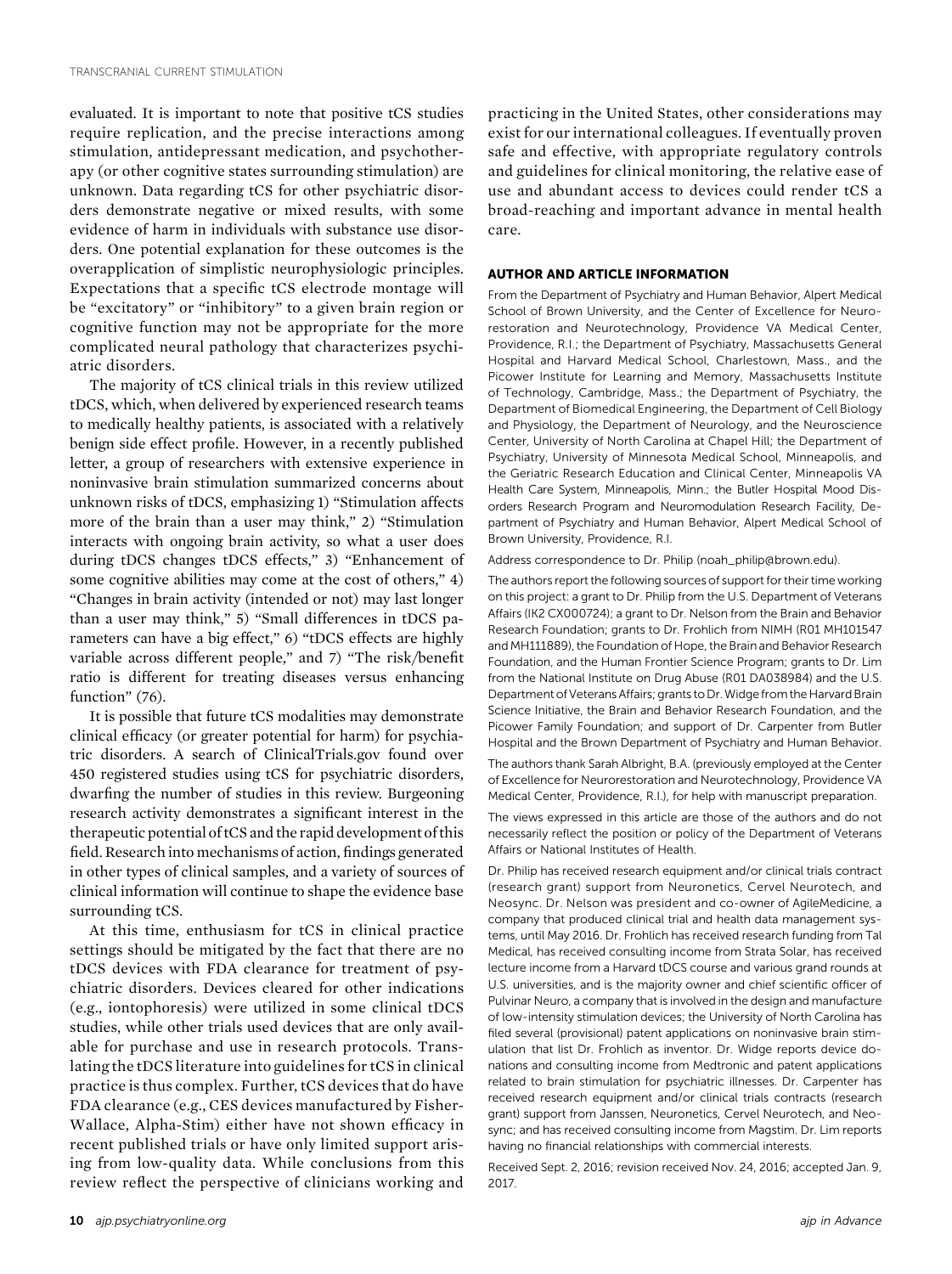#### **REFERENCES**

- 1. Heidland A, Fazeli G, Klassen A, et al: Neuromuscular electrostimulation techniques: historical aspects and current possibilities in treatment of pain and muscle waisting. Clin Nephrol 2013; 79(Suppl 1):S12–S23
- 2. Fink M: Meduna and the origins of convulsive therapy. Am J Psychiatry 1984; 141:1034–1041
- 3. Benjamin S, Widge A, Shaw K: Neuropsychiatry and neuroscience milestones for general psychiatry trainees. Acad Psychiatry 2014; 38: 275–282
- 4. Brunoni AR, Valiengo L, Baccaro A, et al: The sertraline vs. electrical current therapy for treating depression clinical study: results from a factorial, randomized, controlled trial. JAMA Psychiatry 2013; 70: 383–391
- 5. Segrave RA, Arnold S, Hoy K, et al: Concurrent cognitive control training augments the antidepressant efficacy of tDCS: a pilot study. Brain Stimulat 2014; 7:325–331
- 6. Loo CK, Martin DM, Alonzo A, et al: Avoiding skin burns with transcranial direct current stimulation: preliminary considerations. Int J Neuropsychopharmacol 2011; 14:425–426
- 7. Tranchina D, Nicholson C: A model for the polarization of neurons by extrinsically applied electric fields. Biophys J 1986; 50:1139–1156
- 8. Rahman A, Lafon B, Bikson M: Multilevel computational models for predicting the cellular effects of noninvasive brain stimulation. Prog Brain Res 2015; 222:25–40
- 9. Kronberg G, Bridi M, Abel T, et al: Direct current stimulation modulates LTP and LTD: activity dependence and dendritic effects. Brain Stimul 2017; 10:51–58
- 10. Nitsche MA, Paulus W: Excitability changes induced in the human motor cortex by weak transcranial direct current stimulation. J Physiol 2000; 527:633–639
- 11. Ohn SH, Park C-I, Yoo W-K, et al: Time-dependent effect of transcranial direct current stimulation on the enhancement of working memory. Neuroreport 2008; 19:43–47
- 12. Clark VP, Coffman BA, Mayer AR, et al: TDCS guided using fMRI significantly accelerates learning to identify concealed objects. Neuroimage 2012; 59:117–128
- 13. Kuo H-I, Paulus W, Batsikadze G, et al: Chronic enhancement of serotonin facilitates excitatory transcranial direct current stimulation-induced neuroplasticity. Neuropsychopharmacology 2016; 41:1223–1230
- 14. Fregni F, Nitsche MA, Loo CK, et al: Regulatory considerations for the clinical and research use of transcranial direct current stimulation (tDCS): review and recommendations from an expert panel. Clin Res Regul Aff 2015; 32:22–35
- 15. Kuo M-F, Paulus W, Nitsche MA: Therapeutic effects of noninvasive brain stimulation with direct currents (tDCS) in neuropsychiatric diseases. Neuroimage 2014; 85:948–960
- 16. Tortella G, Casati R, Aparicio LVM, et al: Transcranial direct current stimulation in psychiatric disorders. World J Psychiatry 2015; 5: 88–102
- 17. Berlim MT, Van den Eynde F, Daskalakis ZJ: Clinical utility of transcranial direct current stimulation (tDCS) for treating major depression: a systematic review and meta-analysis of randomized, double-blind and sham-controlled trials. J Psychiatr Res 2013; 47:1–7
- 18. Shiozawa P, Fregni F, Benseñor IM, et al: Transcranial direct current stimulation for major depression: an updated systematic review and meta-analysis. Int J Neuropsychopharmacol 2014; 17:1443–1452
- 19. Kraemer HC, Mintz J, Noda A, et al: Caution regarding the use of pilot studies to guide power calculations for study proposals. Arch Gen Psychiatry 2006; 63:484–489
- 20. Kavanagh BP: The GRADE system for rating clinical guidelines. PLoS Med 2009; 6:e1000094
- 21. Bennabi D, Nicolier M, Monnin J, et al: Pilot study of feasibility of the effect of treatment with tDCS in patients suffering from treatmentresistant depression treated with escitalopram. Clin Neurophysiol 2015; 126:1185–1189
- 22. Blumberger DM, Tran LC, Fitzgerald PB, et al: A randomized doubleblind sham-controlled study of transcranial direct current stimulation for treatment-resistant major depression. Front Psychiatry 2012; 3:74
- 23. Boggio PS, Rigonatti SP, Ribeiro RB, et al: A randomized, doubleblind clinical trial on the efficacy of cortical direct current stimulation for the treatment of major depression. Int J Neuropsychopharmacol 2008; 11:249–254
- 24. Brunoni AR, Boggio PS, De Raedt R, et al: Cognitive control therapy and transcranial direct current stimulation for depression: a randomized, double-blinded, controlled trial. J Affect Disord 2014; 162: 43–49
- 25. Fregni F, Boggio PS, Nitsche MA, et al: Treatment of major depression with transcranial direct current stimulation. Bipolar Disord 2006; 8:203–204
- 26. Loo CK, Sachdev P, Martin D, et al: A double-blind, sham-controlled trial of transcranial direct current stimulation for the treatment of depression. Int J Neuropsychopharmacol 2010; 13:61–69
- 27. Loo CK, Alonzo A, Martin D, et al: Transcranial direct current stimulation for depression: 3-week, randomised, sham-controlled trial. Br J Psychiatry 2012; 200:52–59
- 28. Palm U, Schiller C, Fintescu Z, et al: Transcranial direct current stimulation in treatment resistant depression: a randomized doubleblind, placebo-controlled study. Brain Stimulat 2012; 5:242–251
- 29. Vanderhasselt M-A, De Raedt R, Namur V, et al: Transcranial electric stimulation and neurocognitive training in clinically depressed patients: a pilot study of the effects on rumination. Prog Neuropsychopharmacol Biol Psychiatry 2015; 57:93–99
- 30. Barclay TH, Barclay RD: A clinical trial of cranial electrotherapy stimulation for anxiety and comorbid depression. J Affect Disord 2014; 164:171–177
- 31. Lyon D, Kelly D, Walter J, et al: Randomized sham controlled trial of cranial microcurrent stimulation for symptoms of depression, anxiety, pain, fatigue and sleep disturbances in women receiving chemotherapy for early-stage breast cancer. Springerplus 2015; 4: 369
- 32. Mischoulon D, De Jong MF, Vitolo OV, et al: Efficacy and safety of a form of cranial electrical stimulation (CES) as an add-on intervention for treatment-resistant major depressive disorder: A three week double blind pilot study. J Psychiatr Res 2015; 70: 98–105
- 33. McClure D, Greenman SC, Koppolu SS, et al: A pilot study of safety and efficacy of cranial electrotherapy stimulation in treatment of bipolar II depression. J Nerv Ment Dis 2015; 203:827–835
- 34. Shiozawa P, da Silva ME, Netto GTM, et al: Effect of a 10-day trigeminal nerve stimulation (TNS) protocol for treating major depressive disorder: a phase II, sham-controlled, randomized clinical trial. Epilepsy Behav 2015; 44:23–26
- 35. Martin DM, Liu R, Alonzo A, et al: Use of transcranial direct current stimulation (tDCS) to enhance cognitive training: effect of timing of stimulation. Exp Brain Res 2014; 232:3345–3351
- 36. de Felice EA: Cranial electrotherapy stimulation (CES) in the treatment of anxiety and other stress-related disorders: a review of controlled clinical trials. Stress Med 1997; 13:31–42
- 37. Klawansky S, Yeung A, Berkey C, et al: Meta-analysis of randomized controlled trials of cranial electrostimulation: efficacy in treating selected psychological and physiological conditions. J Nerv Ment Dis 1995; 183:478–484
- 38. Rong P, Liu J,Wang L, et al: Effect of transcutaneous auricular vagus nerve stimulation on major depressive disorder: a nonrandomized controlled pilot study. J Affect Disord 2016; 195:172–179
- 39. Brunoni AR, Moffa AH, Fregni F, et al: Transcranial direct current stimulation for acute major depressive episodes: meta-analysis of individual patient data. Br J Psychiatry 2016; 208:522–531
- 40. Brunelin J, Mondino M, Gassab L, et al: Examining transcranial direct-current stimulation (tDCS) as a treatment for hallucinations in schizophrenia. Am J Psychiatry 2012; 169:719–724